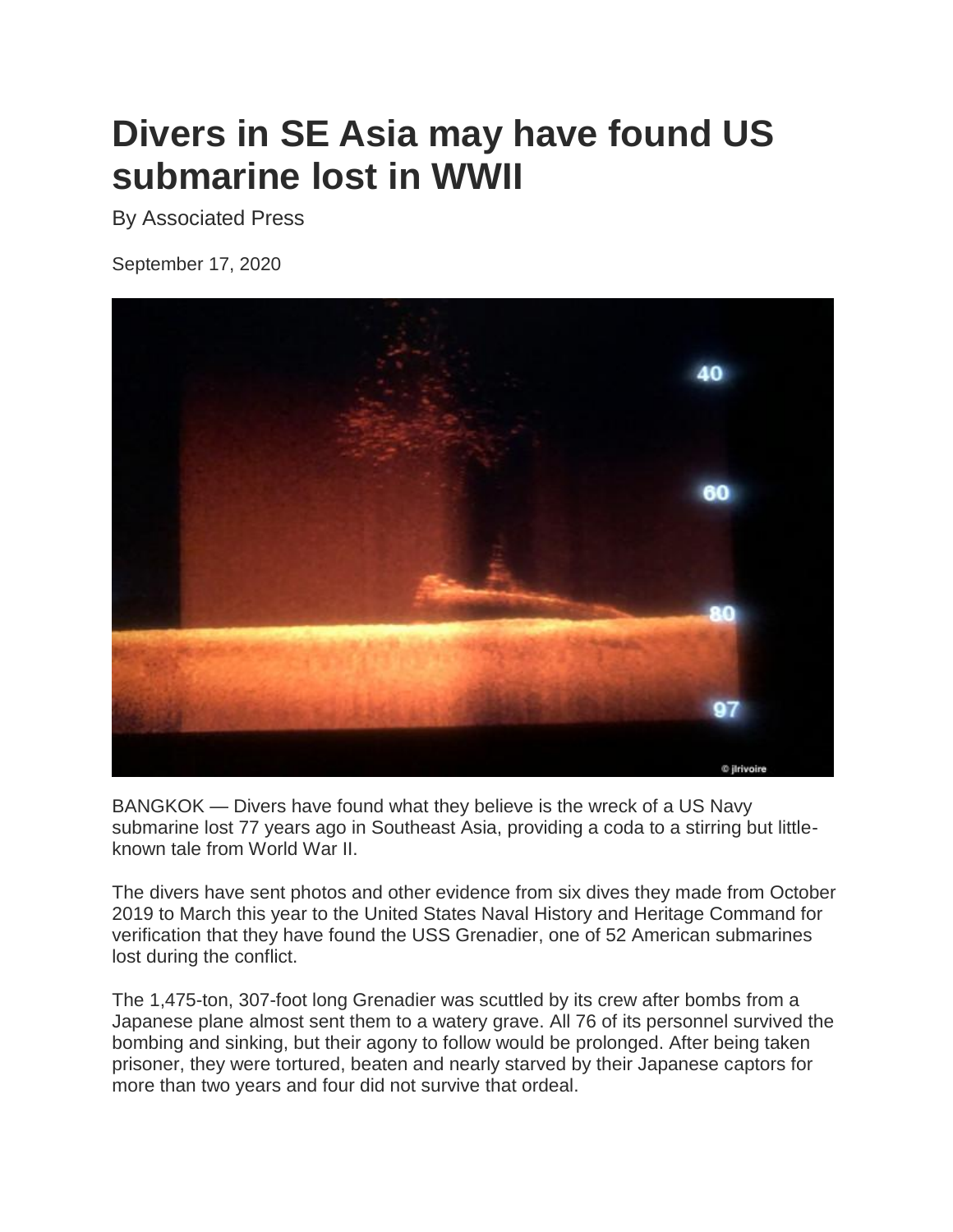The wreck lies 82 meters (270 feet) underwater somewhere in the Strait of Malacca, about 92 miles south of Phuket, Thailand. It was discovered by Singapore-based Jean Luc Rivoire and Benoit Laborie of France and Australian Lance Horowitz and Belgian Ben Reymenants, who live in Phuket, Thailand.

Reymenants was one of the divers who took part in the dramatic rescue of a dozen boys and their soccer coach who got trapped in a cave in northern Thailand two years ago.

The Belgian has been researching possible locations for shipwrecks for many years, Horowitz said in an interview with The Associated Press and Rivoire had a suitable boat to explore the leads he found. Reymenants would ask fishermen if there were any odd spots where they'd lost nets and then the team would use side-looking sonar to scan the sea floor for distinct shapes.

When they dived to look at one promising object, it was a lot bigger than expected, so they dug back into the archives to try to figure out which lost vessel it could be and then dived again.

"And so we went back looking for clues, nameplate, but we couldn't find any of those," recalled Horowitz. "And in the end, we took very precise measurements of the submarine and compared those with the naval records. And they're exactly, as per the drawings, the exact same size. So we're pretty confident that it is the USS Grenadier."

The Navy command's Underwater Archaeology Branch on average receives two to three such requests a year from searchers like the Grenadier divers, said its head, Dr. Robert Neyland, in an email to The Associated Press.

"A complete review, analysis and documentation may take two months to a year to complete," he said, adding that it will likely take a few months in the case of this potential discovery.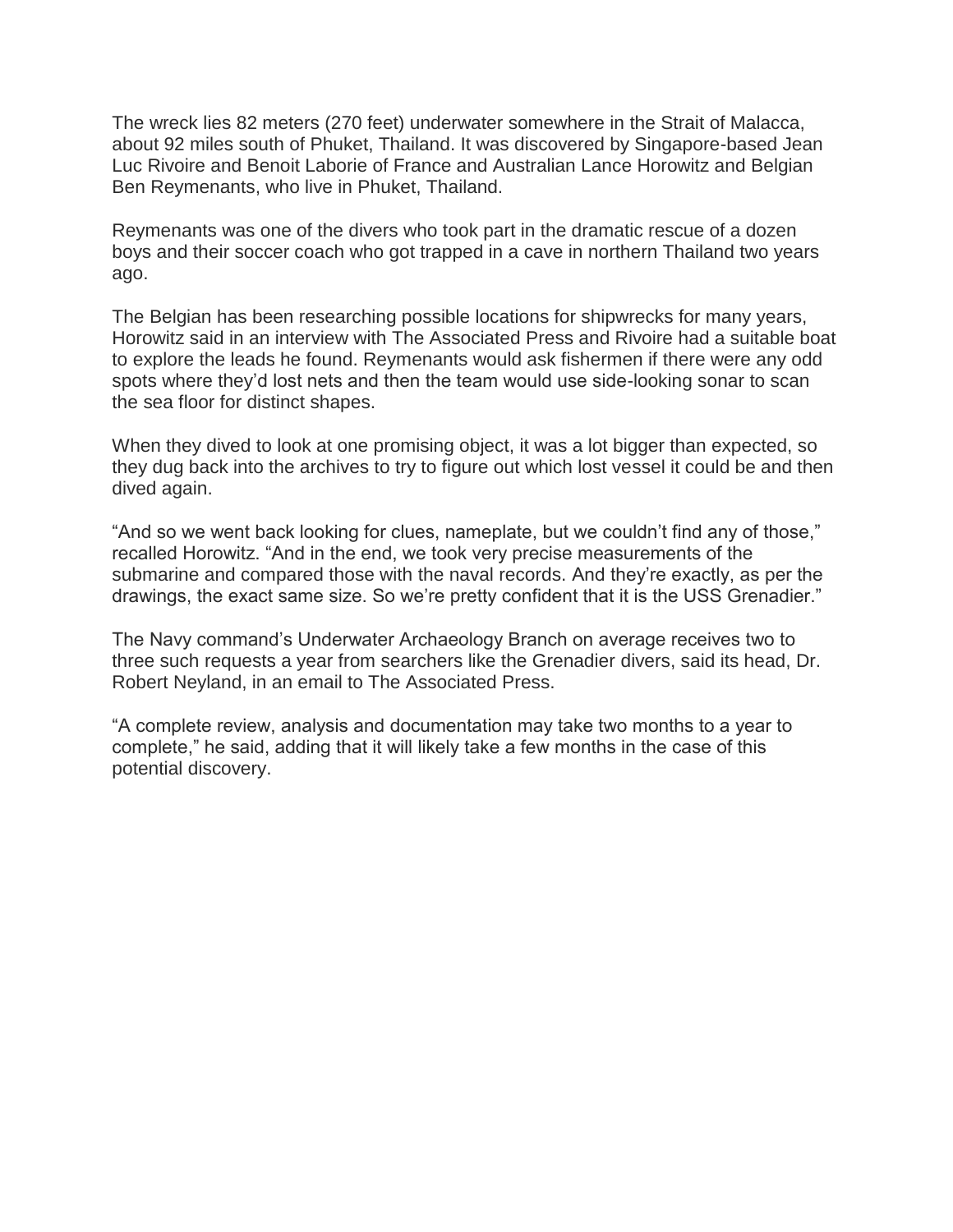

The top hatch of a conning tower can be seen from a submarine wreck somewhere in the Strait of Malacca.

The Grenadier left Pearl Harbor on Feb. 4, 1942, on its initial war patrol. Its first five missions took it to Japanese home waters, the Formosa shipping lanes, the southwest Pacific, the South China Sea and the Japanese-occupied Dutch East Indies (now Indonesia). It sank six ships and damaged two.

It sailed on March 20, 1943, from Fremantle, Australia, on its sixth patrol, to the Malacca Strait and north into the Andaman Sea.

The commanding officer, Lt. Cdr. John A. Fitzgerald recorded what happened there in a report written after being freed from a Japanese prisoner-of-war camp in 1945.

On the night of April 20, the submarine glimpsed two small freighters and set course to intercept them the next morning, sailing on the surface for speed.

In the morning, a plane was sighted; an immediate crash dive was ordered, but the ship did not descend far enough, fast enough. Blasts from two bombs battered the sub; key parts of the vessel were mangled; power and lights were lost and a fire broke out. All hands desperately worked to fix what they could as Fitzgerald ordered the ship to stay on the sea floor.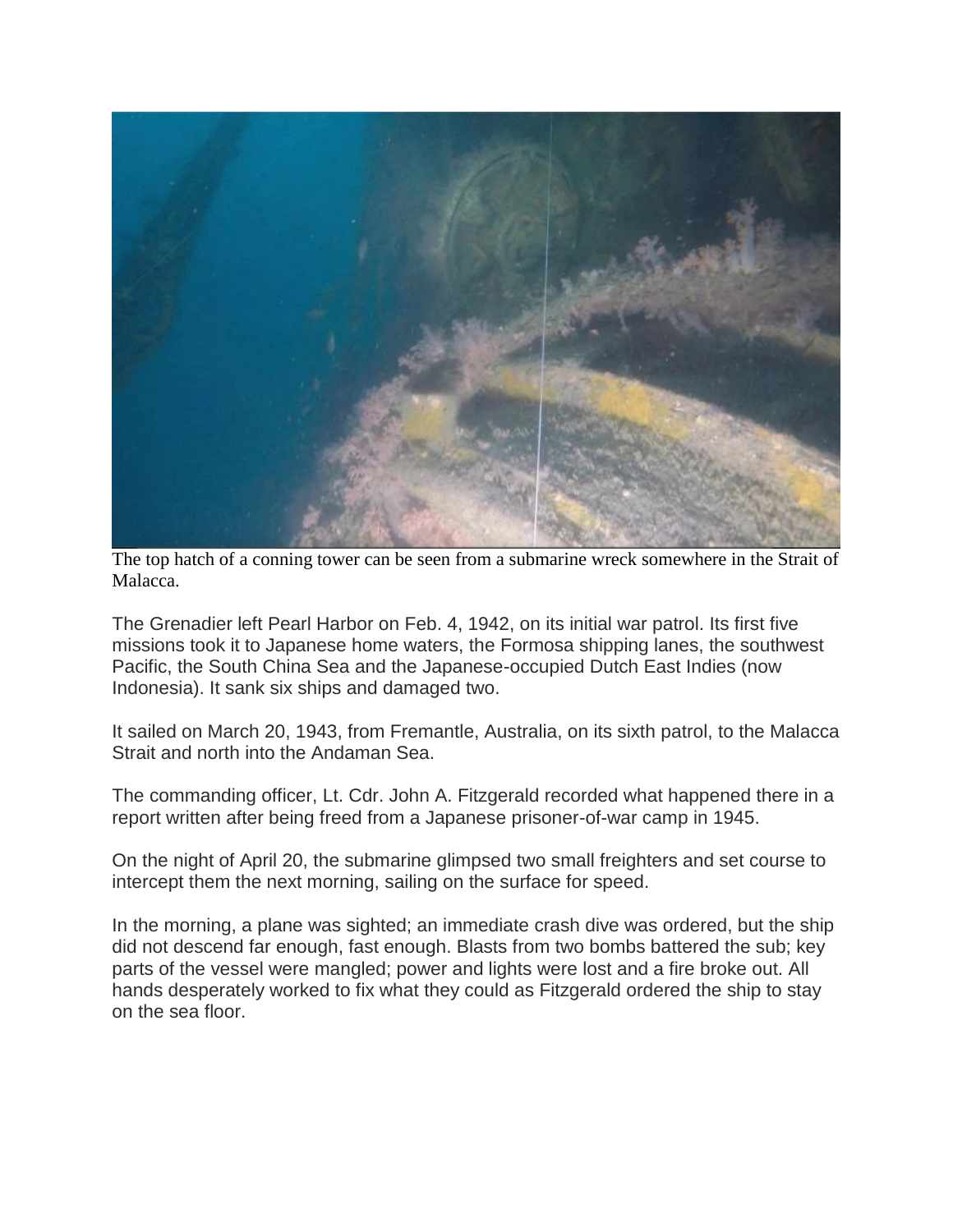

The USS Grenadier (SS-210) off Portsmouth, New Hampshire in December, 1941.

When it surfaced after 13 hours it was clear the Grenadier was too crippled to flee or fight. An effort was made to rig makeshift sails on a periscope to reach shore before blowing up the vessel, but there was dead calm.

As dawn broke, two ships on the horizon were closing in. Codebooks and sensitive equipment were destroyed as preparations were made to scuttle the submarine. A Japanese plane made a run at the ship, but was fought off with small arms, dropping a bomb harmlessly about 200 meters (yards) away. The crew abandoned ship at 0830 and an hour later were hauled aboard an armed merchant ship, which took them to Penang, a major port town on the Malayan Peninsula.

At a Catholic school requisitioned by the Japanese for use as a prison, events took an even darker turn.

"The rough treatment started the first afternoon, particularly with the (enlisted) men. They were forced to sit or stand in silence in an attention attitude," wrote Fitzgerald. "Any divergence resulted in a gun butt, kick, slug in the face or a bayonet prick. In the questioning room, persuasive measures, such as clubs, about the size of indoor ball bats, pencils between the fingers and pushing of the blade of a pen knife under the